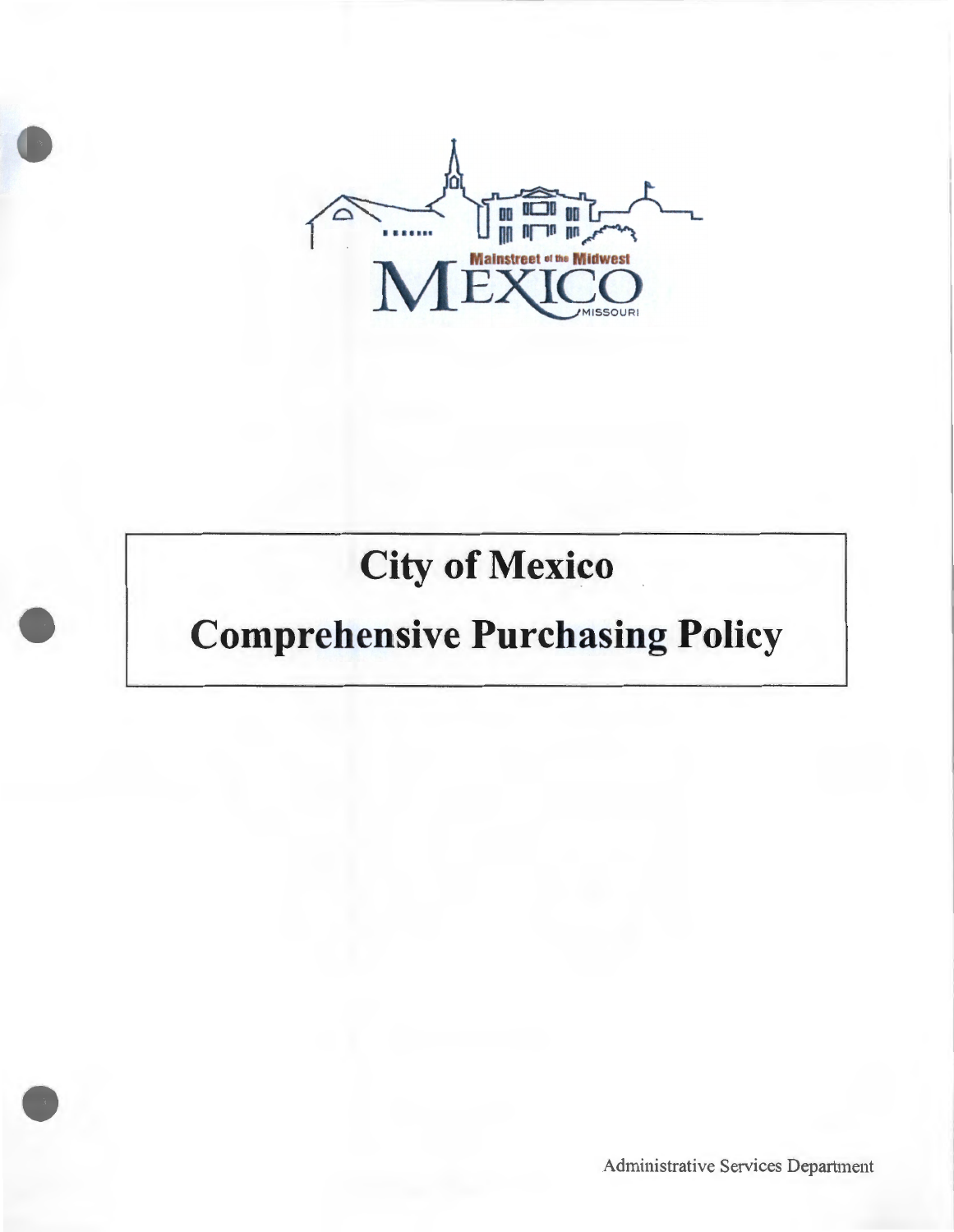# **CITY OF MEXICO, MISSOURI COMPREHENSIVE PURCHASING POLICY**

# **SECTION I: GOALS**

This manual has been designed to ensure that the policies set by the City Council with regard to the expenditure of public funds are met by all City departments. If these policies are adhered to, the City will receive the maximum value for each public dollar spent.

## **1.1 BASIC GOALS**

The basic goals of the City's purchasing program are:

- a. To comply with the legal requirements of public purchasing.
- b. To assure vendors that impartial and equal treatment will be afforded all who wish to do business with the City.
- c. To receive maximum value for each public dollar spent.
- d. To provide City departments the required goods and services at the time and place needed in the proper quantity and quality.
- e. To purchase only goods and services for which funds have been approved and not previously budgeted.

If the procedures and guidelines established in this manual are followed, each department will efficiently manage, control and plan their available resources to meet present and future departmental needs and help the City meet these goals.

# **SECTION II: GENERAL GUIDELINES**

These general guidelines should be considered Administrative rules and regulations and are to be adhered to as closely as possible by all departments in the procurement of goods and services.

## **2.1 LOCAL BUYING**

It is the desire of the City to purchase from Mexico vendors whenever possible. This can be accomplished by ensuring that local vendors who have goods or services available which are needed by the City are included in the competitive shopping process which should precede most purchases. The City has a responsibility to its residents, however, to ensure that the maximum value is obtained for each public dollar spent. The following should be considered when placing bids and making a final determination on the best bid price: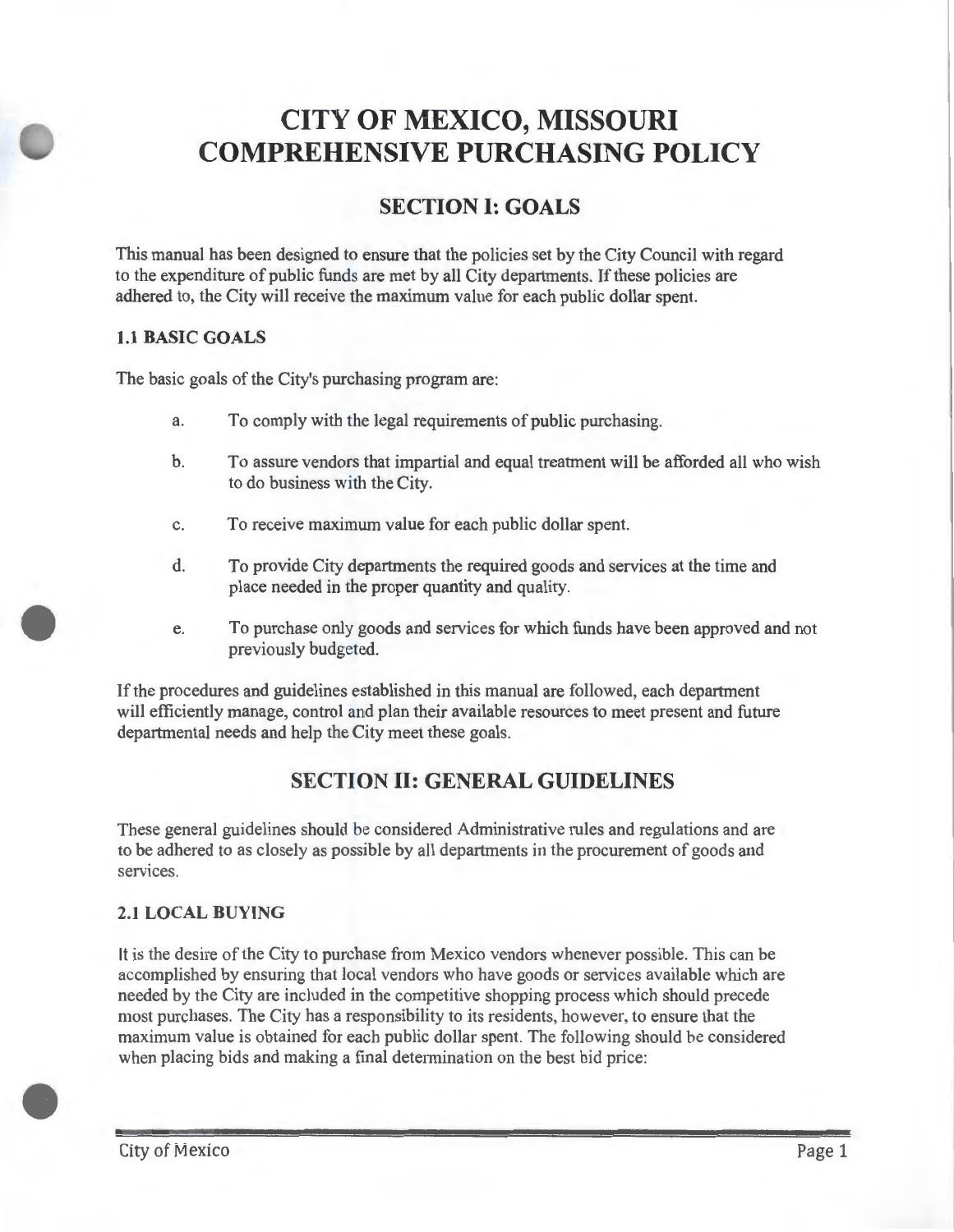- a. If there is a savings of ten  $(10)$  percent or more on purchases of less than \$1,000 or five  $(5)$  percent or more on purchases of \$1,000 or more by purchasing the product outside of the City, then the purchase should be made outside of the City.
- b. For purposes of this section, a local vendor must be an individual or company that has a current Mexico business license and has a location or residence within the City of Mexico.
- c. If local vendors cannot meet product specifications, then purchases may be made outside of the city.

## **2.2 PURCHASE OF AMERICAN PRODUCTS**

It is the desire of the City to encourage the purchase of products manufactured, assembled, or produced in the United States, if the quality and price are comparable with other goods.

## **2.3 PLANNING**

Planning for purchases should be done on both a short term and long term basis. Small orders and last minute purchases should be minimized, thereby increasing the capability of each department to purchase its goods and services in larger quantities in order to obtain the maximum discounts possible. Planning will also cut down on the number of trips required to obtain materials and minimize the amount of clerical and supervisory time spent on documenting purchases. The purchasing process begins with the preparation of the Annual Budget.

## **2.4 OVERDRAFTS PROHIBITED**

No purchase will be authorized which would overdraft a budgetary account. Department Directors who are contemplating a purchase that will exceed a budgetary account should contact the City Manager or Finance Director to ensure that a provision is made for the necessary budget allocation prior to initiating the purchase.

## 2.5 **BUYING PROPER QUALITY**

Quality and service are just as important as price and it is the duty of the requisitioning department to secure the best quality for the purpose intended. Quality buying is the buying of goods or services that will meet but not exceed the requirements for which they are intended. In some instances, the primary consideration is durability. With other purchases, it may be a question of inunediate availability, ease of installation, frequency of repair or efficiency of operation that must be given primary consideration. In the case of motor vehicles and other capital expenditures, departments may want to investigate life cycle costs or ERA mileage ratings to compare bids as opposed to utilizing the price as the criterion for determining the lowest bidder. It is the responsibility of each Department Director to become familiar enough with the available equipment to determine the appropriate quality required in order to develop specifications.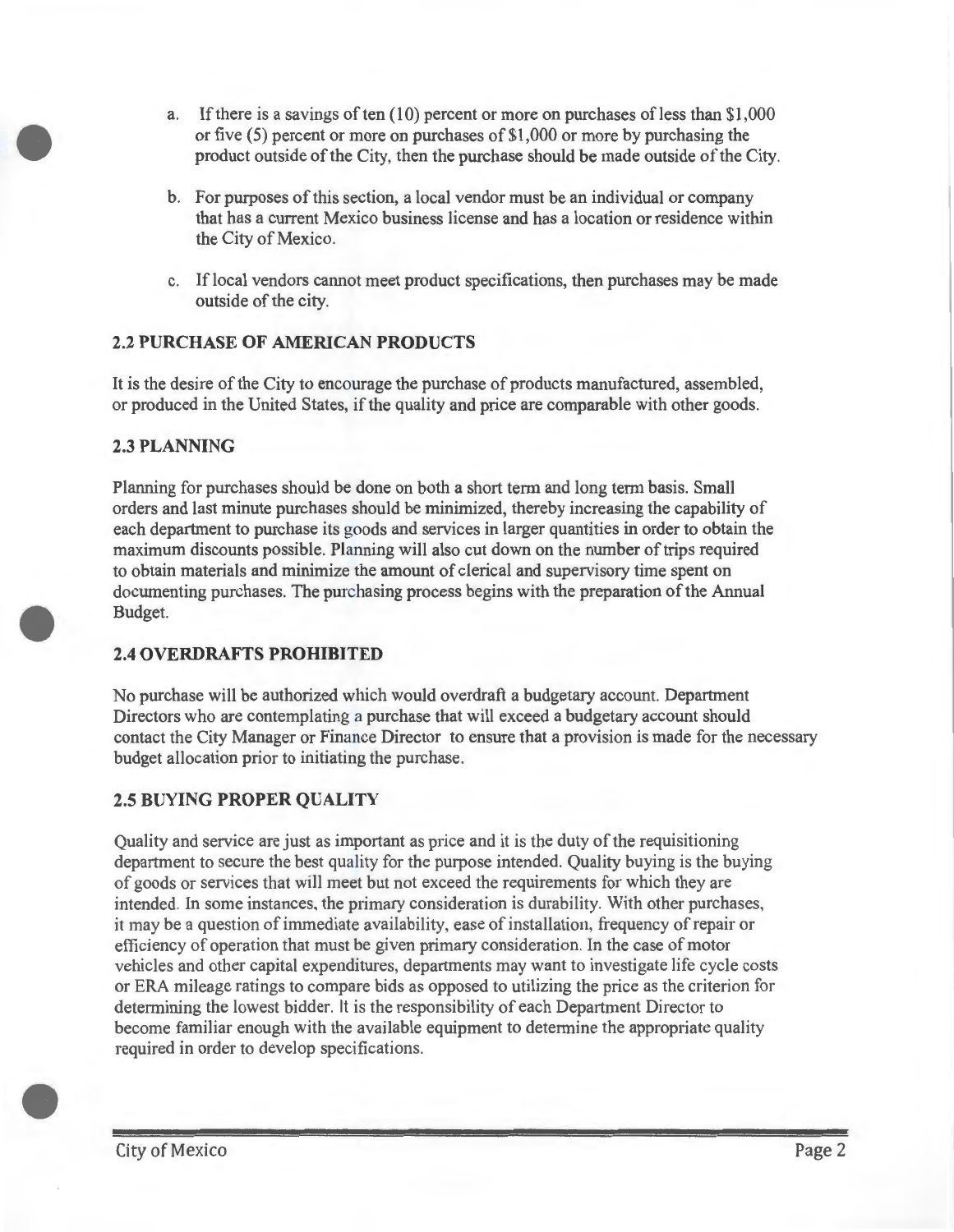## **2.6BRIBERY**

Bribery in any form represents malfeasance in office and means that public funds are being mismanaged. (Refer to City of Mexico Personnel Manual, Section 6.8-Acceptance of Gifts).

## **2. 7 SALES TAX**

The City is exempt from paying all local and state sales tax. The Administrative Services Department can provide the necessary exemption documents to any vendor upon request.

## **2.8 PUBLIC ACCESS**

All specifications, bid documents, purchase orders and supporting documents are public records which can be made available to the public upon reasonable request. Public records available for public review during normal operating hours,  $8:00$  a.m. to  $5:00$  p.m., Monday through Friday.

## **2.9 ENDORSEMENTS**

It is City policy not to endorse, or in any way permit an employee's name, position, or the City's name to be used and advertised as supporting a product or vendor.

## **2.10 PERSONAL PURCHASES**

Purchases for employees by the City are prohibited. City employees are also prohibited from using the City's name or the employee's position to obtain special consideration in personal purchases.

# **SECTION III: PURCHASING PROCEDURES**

The City Council has established policies regulating the degree of formality to be followed in the purchase of goods and services, depending on the costs of the items to be purchased. The splitting of purchases into smaller orders to avoid these requirements is strictly prohibited.

Whenever goods or services are needed, the Department Director shall submit a material and purchase requisition form (exhibit A) to the Administrative Services Department. The information on the requisition form will be reviewed to ensure the correct account number is being used, the account has funds available and at which of the following levels the goods will be requested . If the purchase requires written quotations or formal bidding, the Purchasing Agent will prepare and receive the bids or quotes. The results will be forwarded to the Department Director for review.

Once the requisition has been approved, a purchase order will be issued. The Department Director will be notified of the approval.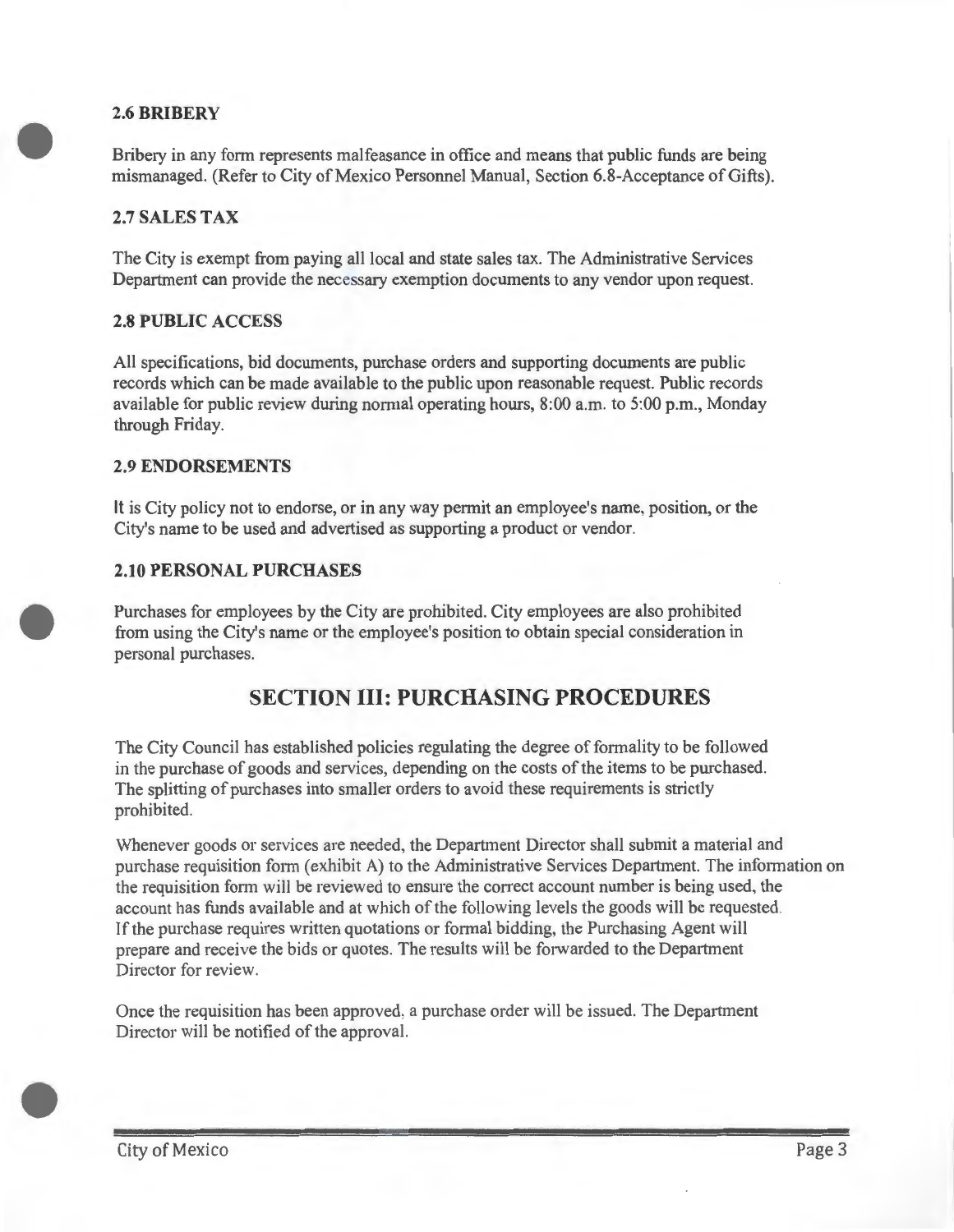## **3.1 PURCHASES FOR LESS THAN \$1000.00**

On a purchase less than \$1000.00, a requisition must be submitted by the Department Director to the Purchasing Department approval before an order is placed with a vendor. On Purchases at or exceeding \$250.00 up through \$999.99 the Purchasing Department must receive three (3) telephone quotations for goods or services (see exhibit D).

Purchase Order Approval required: Finance Director, or City Manager, or designee in their absence.

## **3.2 PURCHASES FROM \$1000.00 TO \$5000.00 INCLUSIVE**

On purchases of\$1000.00 to \$5,000.00 inclusive, a Department is required to submit, along with the requisition to the Purchasing Department, three (3) written quotations for the goods or services required. The quotations shall be documented on the vendors' letterhead or quotation sheet. The lowest bidder will then be awarded the bid if it meets the minimum specifications, provides the best value, and the funds are available in the appropriate account. Purchase orders for goods having a value of\$1,000.00 to \$5,000.00 inclusive, must be submitted for approval by the Finance Director or City Manager prior to placing an order with a vendor.

Purchase Order Approval required: Finance Director, or City Manager, or designee in their absence.

## **3.3 PURCHASES OVER \$5000.00 TO \$10,000.00 INCLUSIVE**

After the Department submits a requisition, the Purchasing Department must receive three (3) written quotations for the goods or services required. The quotations can be documented on the vendors' letterhead or quotation sheet. The lowest bidder will then be awarded the bid if it meets the minimum specifications, provides the best value, and the funds are available in the appropriate account. Purchase orders for goods having a value over \$5,000.00 to \$10,000.00 inclusive, must be submitted for approval by the Finance Director and City Manager prior to placing an order with a vendor.

Purchase Order Approval required: Finance Director, City Manager, or designee in their absence. Purchase Orders forms shall document two signatures.

## **3.4 PURCHASES IN EXCESS OF \$10,000.00**

Prior to processing a purchase order to secure goods or services costing over \$10,000.00, the Purchasing Department must advertise for written bids and conduct sealed bid openings. The request for quotation fonns will be used to summarize this process. Purchase orders for goods or professional services having a value greater than \$10,000.00, must be submitted for approval by the Finance Director, City Manager, and City Council in the form of a staff report by the Department Director or designee prior to placing an order with a vendor.

ALL NON-EMERGENCY PURCHASES IN EXCESS OF \$10,000.00 WILL REQUIRE THE SUBMISSION OF A STAFF REPORT TO THE CITY MANAGER AND CITY COUNCIL.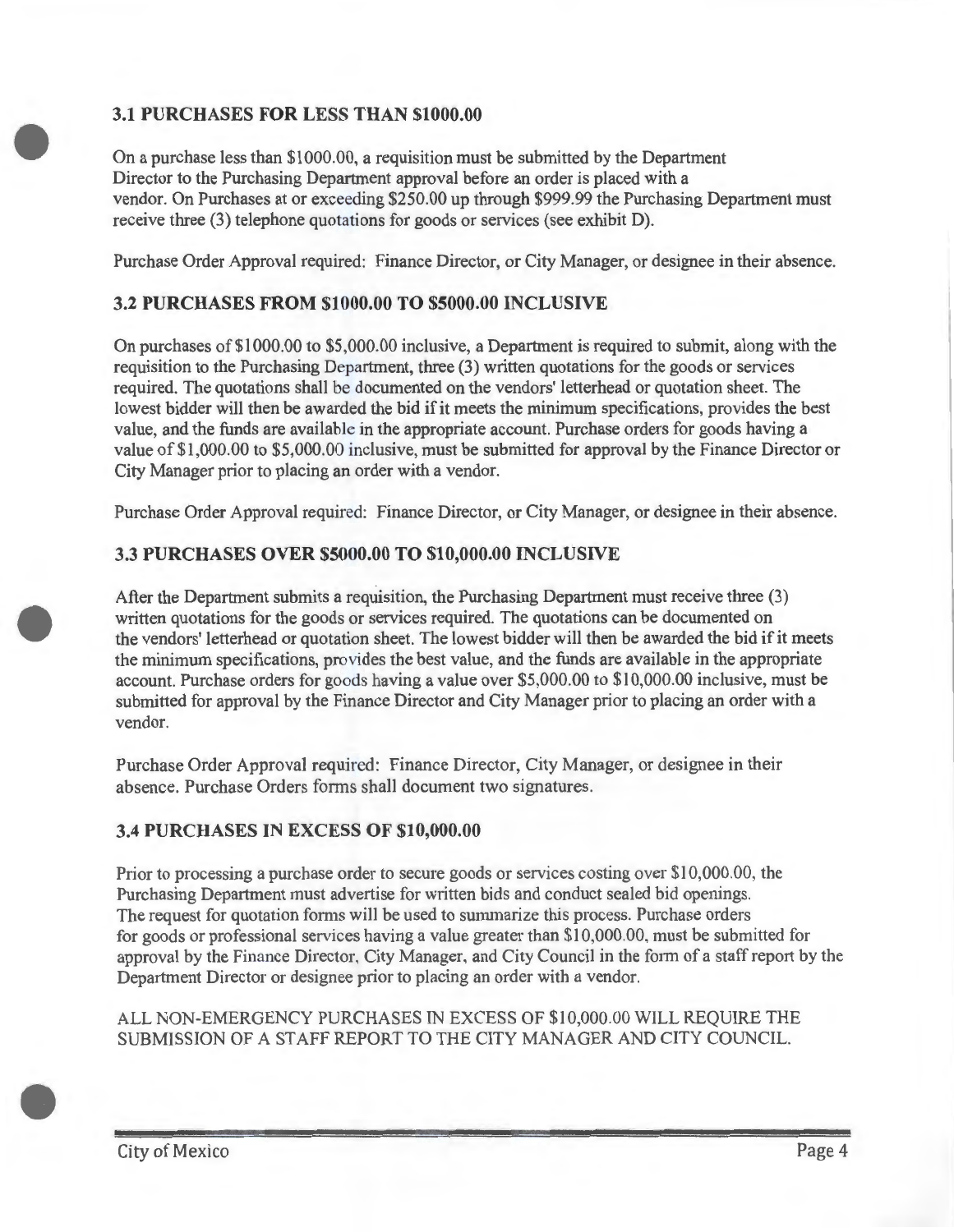## **3.4 PURCHASES IN EXCESS OF \$10,000.00 continued**

Purchase Order Approval required: Finance Director, and City Manager or designee in their absence. Purchase Order forms shall document two signatures; staff report and documentation of approval by Council may substitute signatures when necessary.

# **SECTION IV: SPECIAL PROCUREMENT PROCEDURES**

Occasionally, the City may need to purchase goods or services under circumstances which do not clearly fit the patterns of normal public procurement and for which normal competitive shopping procedures do not apply. The following guidelines are provided with regard to making such purchases.

## **4.1 SOLE SOURCES**

In the event that there is only one vendor capable of providing a particular good or service, then the competitive shopping procedures outlined in this manual may be waived by the the Finance Director on items up to and inclusive of \$5,000. Items of sole source in excess of \$5,000 must be approved by the Finance Director and City Manager.

Whenever a Department Director determines that he/she must purchase goods or service from a "sole source vendor" he/she should document why only one company or individual is capable of providing the goods or services required. Thorough documentation should be attached to the requisition.

## **4.2 COOPERATIVE PROCUREMENT PROGRAMS**

Cooperative purchasing programs should be used whenever the desired product or services cannot be provided by a local vendor. Cooperative purchasing can prove advantageous to the City both by taking advantage of the large quantity purchases made by State Government. Purchases made through these programs have met the requirements of competitive shopping and require no further documentation. The City is encouraged to check with the State regarding cooperative procurement contracts in effect prior to making any large purchase.

## **4.3 PROFESSIONAL SERVICES**

Normal competitive procedures cannot be utilized in securing professional services such as attomeys, engineers, certified public accountants, planners, and other professional people who, in keeping with the standards of their discipline, will not enter into a competitive bidding process. A Request for Proposal (RFP) and Request for Qualifications (RFQ) can be prepared much the same way as specifications including requirements and minimum standards for the services to be provided. RFPs should be submitted to the City Manager for review and approval prior to distribution.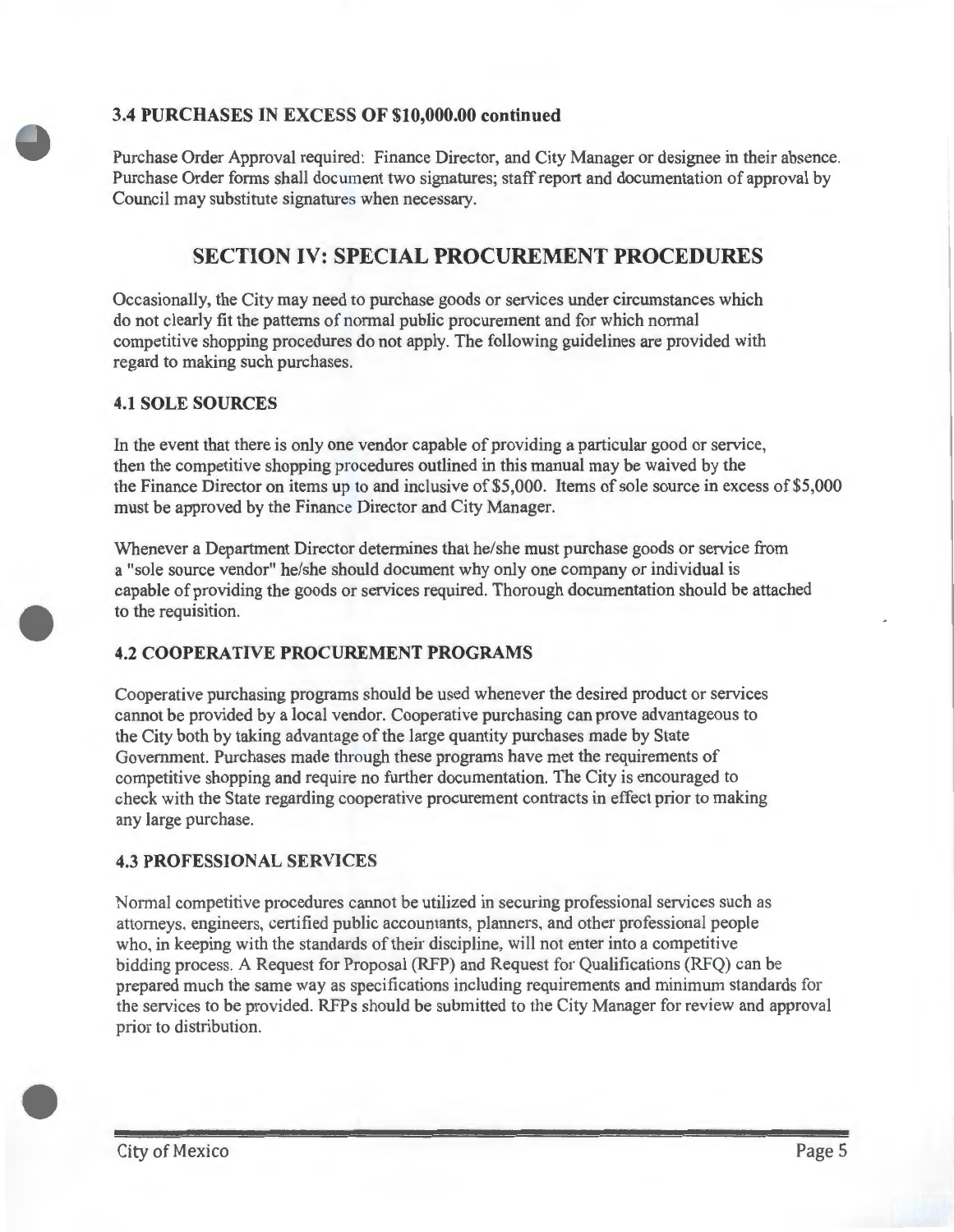When an RFP or RFQ for professional services is approved, a limited number of qualified professionals known to the City will be invited to submit a proposal setting forth their interest, qualifications, and how they can meet the City's needs. In securing professional services, it is the primary goal of the City to obtain the services of a professional who has a proven record of providing, in a professional way, those services required. A contract will be negotiated with the professional deemed to best meet the City's needs.

#### **4.4 OPEN PURCHASE ORDERS**

Open Purchase Orders are for long term bid contracts for goods or services specified on an "as needed" basis. Examples of Open Purchase Orders include construction materials such as rock, concrete and asphalt, trees and other landscaping materials, automotive supplies such as tires and batteries, hardware, and office supplies frequently or routinely utilized by the city and for which the initiation of competitive shopping each time the goods or services are required would be cumbersome and inefficient.

#### **4.5 EMERGENCY PURCHASES**

The bid procedures outlined in this manual may be waived under emergency conditions when a delay may threaten the basic mission of a line department. True emergency situations are rare. Occasionally, equipment will require emergency repairs or other circumstances will necessitate emergency purchasing which cannot await compliance with these regulations. Department Directors faced with an emergency purchase are to notify the City Manager and Finance Director as quickly as possible.

#### **4.6 PETTY CASH ACCOUNTS**

Very often, there is a need for immediate availability of funds. Petty cash funds will be issued to the following departments in the amounts noted.

| <b>Finance Department</b> | \$300.00 |
|---------------------------|----------|
| <b>Public Safety</b>      | \$150.00 |

Petty cash receipts are to be completed by the person responsible for the fund in each department; these should include the amount, description of items, budget account number, and signatures of the persons receiving the funds and the person issuing the funds. Petty cash funds can be replenished up to twice monthly. Each individual receipt must be summarized on a Purchase Order. A check will then be prepared, made payable to the individual responsible for that particular department's petty cash, and it will be that person's responsibility to cash the check and assure that the funds are placed into the departmental petty cash fund. The Administrative Services Department will conduct unannounced audits of petty cash funds to assure the monies are being properly accounted for. The use of petty cash funds for personal use, even for very short periods of time, is contrary to City policy.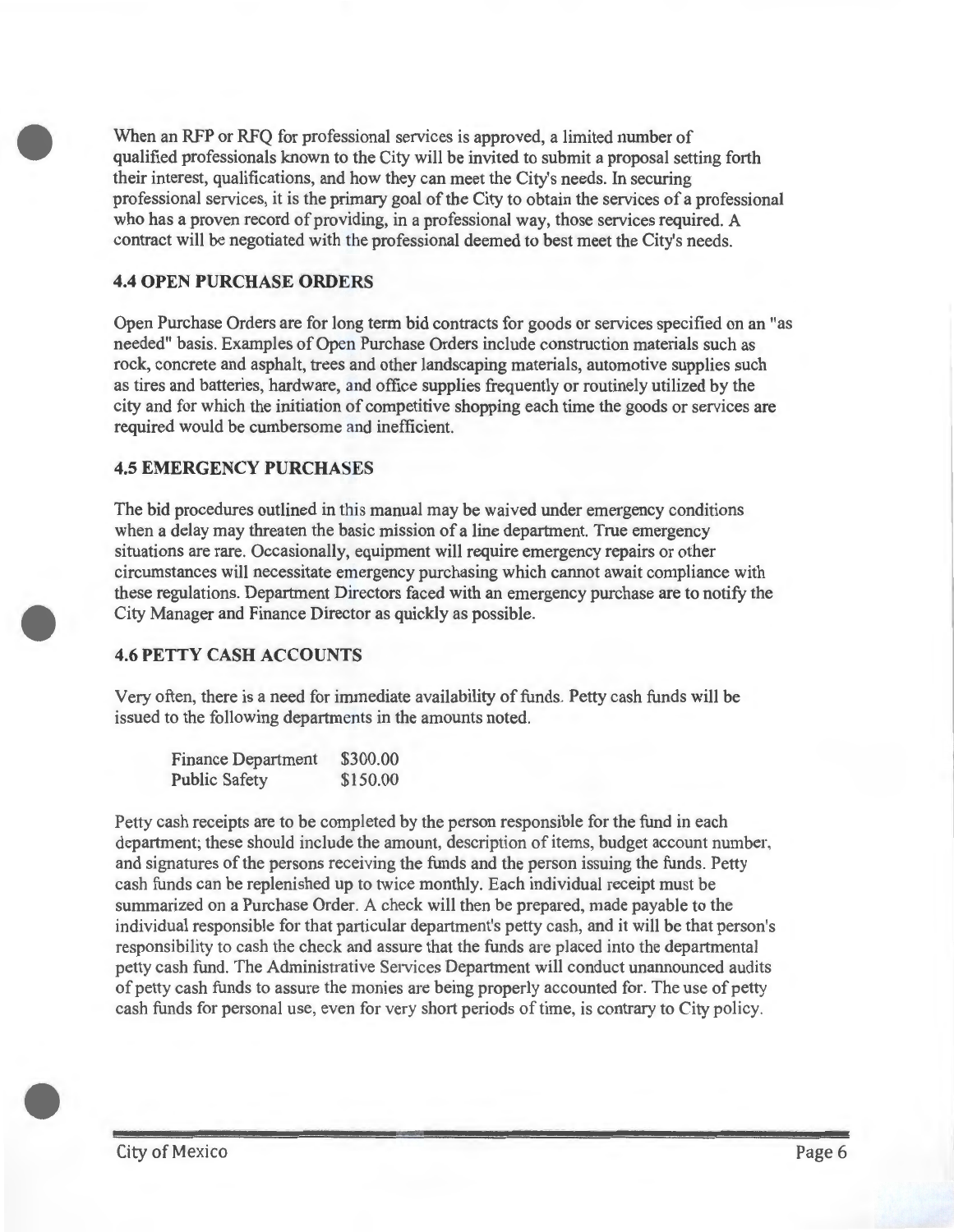## **4.7 AUTHORIZATION ORDERS**

Occasionally, a department will need to make a spot purchase to expedite the completion of a job or obtain supplies immediately. An Authorization Order (exhibit C) allows spot purchases to be made for an amount up to \$200.00. *This is to be used only when absolutely necessary and should not be used to circumvent the requisition system.* 

## **4.8 PURCHASE OF USED EQUIPMENT**

New equipment is preferred over used equipment. However, there are situations where the purchase of used equipment should be considered. These include:

- a. When price is of prime importance and the difference in cost between new and used is significant.
- b. Where equipment will be used infrequently, for a limited time, for training or auxiliary operations.
- c. When better delivery is essential.

The purchase of used equipment requires careful shopping and the requisitioning department should make every effort to secure a mirumum warranty or guarantee that the equipment will perform as needed and that service or replacement parts are reasonably available.

# **SECTION V: SPECIFICATIONS**

#### **5.1 FORMAL COMPETITIVE BIDDING**

When goods or services are bought under the formal competitive bidding process, specifications must be prepared. Specifications, regardless of the type, should do four things:

- a. Identify minimum requirements,
- b. Allow for a competitive bid,
- c. Be capable of objective review, and
- d. Provide for an equitable award at the lowest possible cost.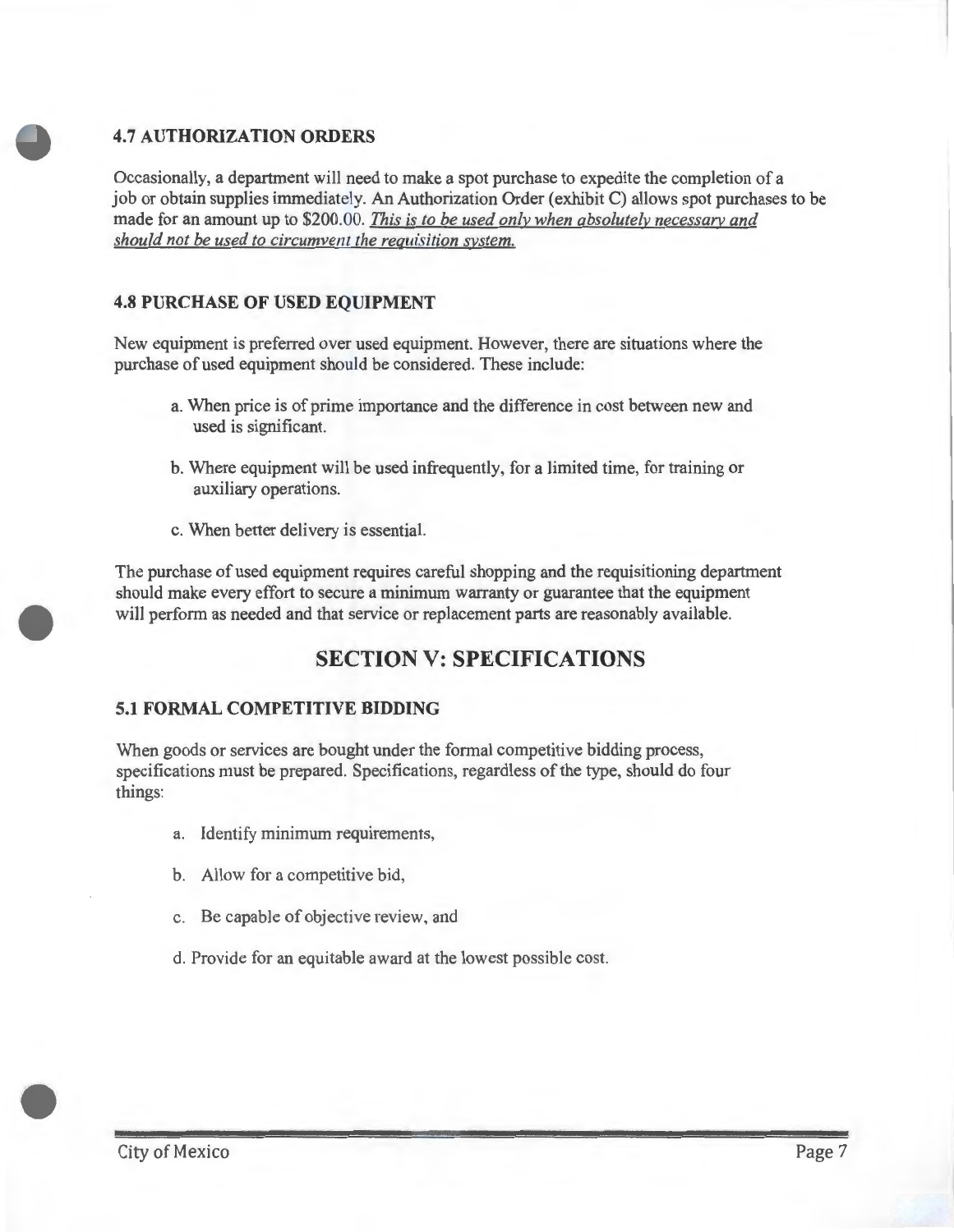## **5.2 GENERAL GUIDELINES**

- a. Keep specifications as simple as possible while maintaining the exactness required to keep bidders from utilizing a loophole to avoid providing the quality or services required or in another fashion to take advantage of their competitors.
- b. Whenever possible, identify the equipment or material required with some name brand or known standard specification already on the market. All specifications that utilize a brand must include the term "or equivalent" to avoid being restrictive and eliminating fair competition from the bidding process.
- c. Specifications should promote competition. Specifications so drafted will normally allow several bidders to provide the City with alternatives and ensure that the City obtains the lowest possible price for the goods or services required.
- d. Flexibility in the specifications is desirable in instances where new technologies are being sought. Specifications should be specific enough to guarantee the quality required but sufficiently flexible to allow vendors to be creative in their proposals. If a proposal does not meet the City's needs, it can be rejected and the bid which closely follows the specifications accepted. These procedures should be used sparingly and Department Directors contemplating flexible specifications should contact the Manager to discuss the format and degree of flexibility anticipated prior to the completion of a final draft.
- e. Specification should be reasonable in its tolerances. Unnecessary precision is expensive. Specifications should be written with clear, simple language, free of vague terms or those subject to variation in interpretation.

#### **5.3 TYPES OF SPECIFICATIONS**

There are several ways of structuring specifications to protect the integrity of the purchasing process and to ensure that the needs of the City are met. Different methods of structuring specifications include:

a. **Qualified Products or Acceptable Brands List.** These lists are developed only where it is not possible to write specifications adequately to identify the quality and performance required of the goods or services to be purchased. Acceptable brands lists are also used when tests necessary to detennine compliance with teclmical specifications are lengthy, costly or require complicated teclmical equipment.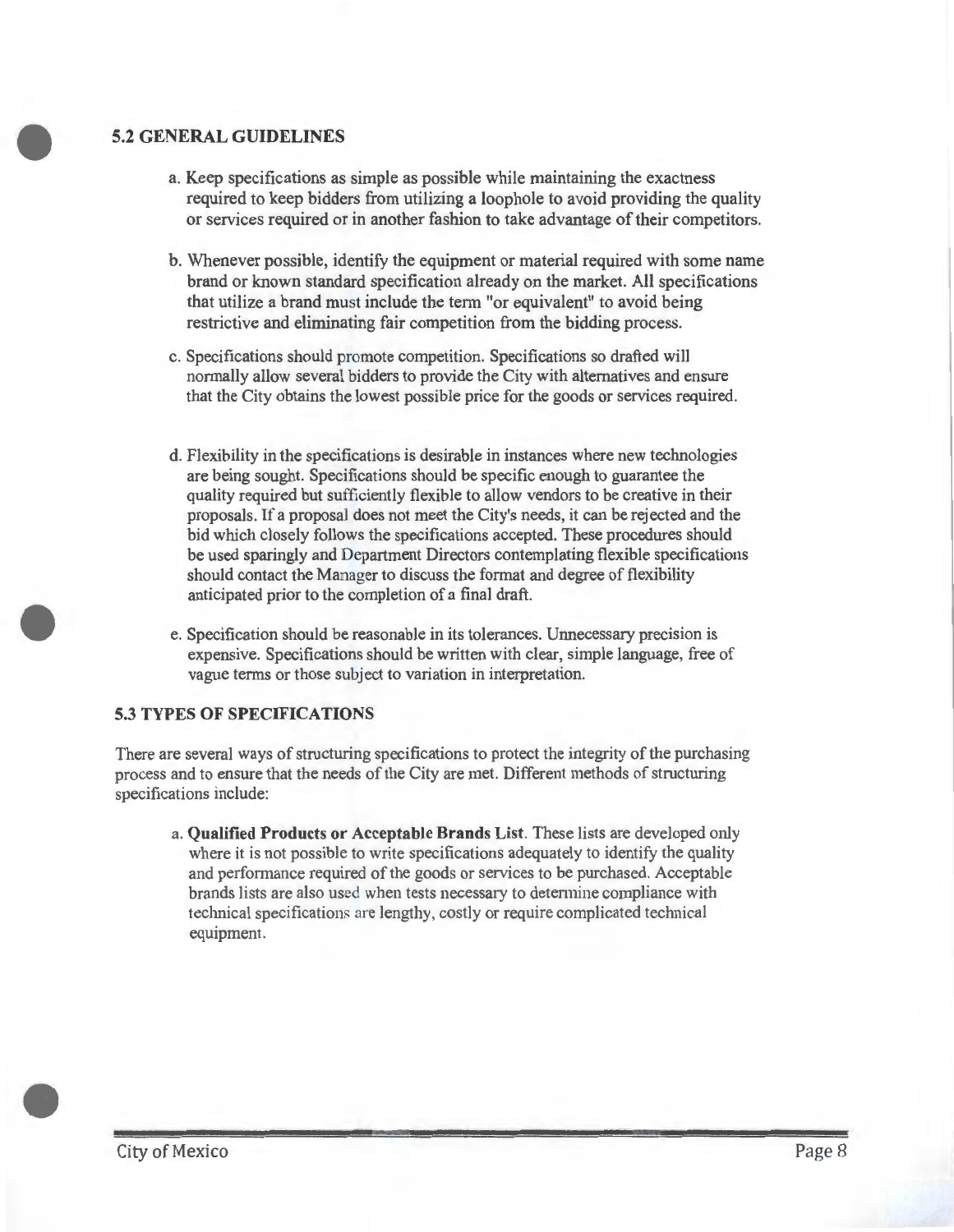- b. **Specification by Brand or Trade Name.** Brand or trade names should be used where brand name products have been found to be superior to others for the purpose intended, or when their composition is secret, unknown or patented. The use of brand names establishes a quality standard but is not intended to limit or eliminate competition. Whenever this method of establishing specifications is used, the specifications should specifically provide for bidding of competitive or equal grades. It is incumbent on a vendor who bids on goods of supposed equal quality to those specified to document that the goods or services that he is bidding are, in fact, of equal quality.
- c. **Specification by Blueprint or Dimension Sheet.** Specifications of construction projects for everything from buildings and streets to custom-built cabinets, furniture, machines or other equipment should be written to reference the blueprints or dimension sheets prepared by the engineer or architect. Such specifications provide an appropriate method of evaluating all bids, and later of verifying the quality of the construction work or the equipment or fixtures delivered.
- d. **Specifications by Chemical Analysis or Physical Properties.** Specifications which include the chemical analysis or physical properties of the goods requested clearly place responsibility on the supplier to provide exactly those items requested. Again, care must be taken in preparing specifications utilizing this method to ensure that competition remains a part of the bidding process. If the specifications are drawn too narrowly and only one bidder is qualified to meet the technical specifications, the cost of obtaining these items may be higher than necessary due to the lack of competition.
- e. **Specifications by Performance, Purpose, or Use.** Specifications which include a set of performance criteria for the goods or services required will provide flexibility for vendors to design products or programs specifically aimed at meeting the purpose or performance standards the City has established. Generally, specifications which center on performance standards generate a great deal of competition since they allow vendors to exercise some creativity in the types of services or goods included in their bids. Department Directors are cautioned to exercise care by including some specific technical specifications which will provide a floor or bottom line quality determination. The use of performance specifications without minimum standards could result in items being installed, paid for, and later determined not to meet City expectations. It can be very difficult to go back to a vendor and argue that the item did not meet the performance criteria established. At that point, the determination of satisfactory performance can become extremely subjective with the vendor insisting that his item is acceptable even though actual experience indicates otherwise.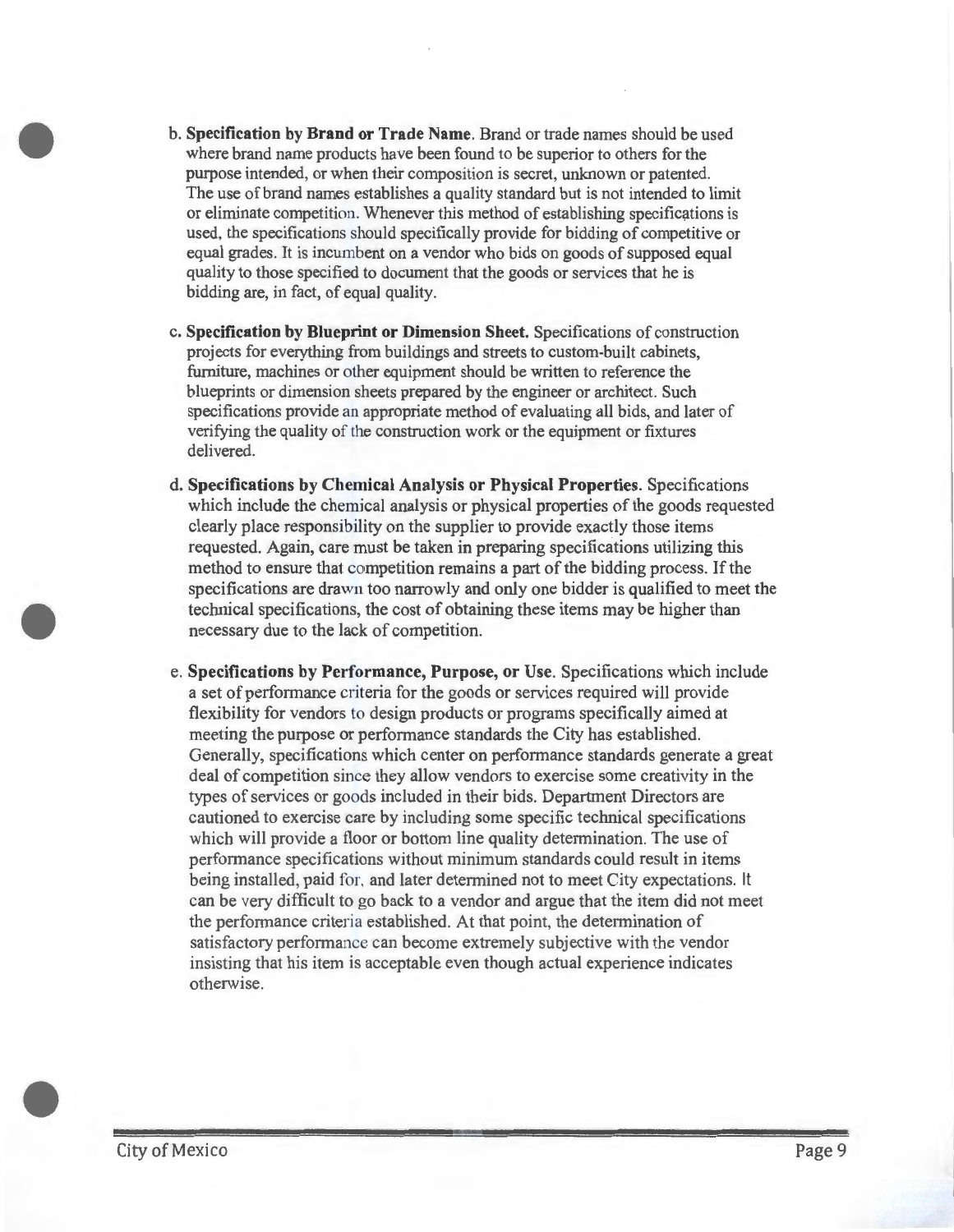- **f. Specifications by Identification with Industry Standards.** Specifications will often refer to industry-wide standards or to standards met by other public jurisdictions. Some examples of these would be lumber grading, standards set by the asphalt or concrete industries or by referencing standard specifications of the Missouri Department of Transportation or other state or federal agencies.
- g. **Specifications by Samples.** Whenever appropriate, a sample is always a good way to make your requirements perfectly clear. A good example would be printing bids for which artwork or an existing form would be attached. Whenever samples are utilized, Department Directors should provide an adequate supply so that originals can be sent with all bid invitations and some maintained in the file for vendors who request bidding documents.

## **SECTION VI: PURCHASE ORDER**

The City Purchase Order Form (exhibit B) must be completed by the Administrative Services Department and signed by the Administrative Services Director and City Manager, if required, under the procedures established in this manual. A purchase order is a contract between the City and a vendor. The contract is not binding until it is accepted by the vendor. The issuance of purchase orders by unauthorized individuals will not be recognized by the City and payment of these obligations will not be approved. Unauthorized purchases are classified as personal expenses.

# **SECTION VII: TRAVEL REGULATIONS AND REIMBURSEMENTS**

## **7.1 GENERAL REGULATIONS**

The City's goals are to allow travel arrangements that  $(1)$  conserve public funds,  $(2)$  provide equitable treatment of all personnel, and (3) allow travel in a manner that is dignified and reflects credit on the City of Mexico. These regulations are applicable for all travel expenses incuned on behalf of the City by employees, elected officials, and Council members. Where these regulations do not adequately cover a travel situation, the Manager may authorize exceptions. Decisions as to which trips will be authorized are generally made through the annual budget process. Attendance at other meetings outside the Mexico area may be authorized when the Department Director is an active participant in the national and/or state organization. The City Manager must approve all requests in advance. Attendance at various local professional and technical conferences and meetings will be authorized as funds and time permit. Good judgment and a proper regard for economy are expected when incurring travel expense on behalf of the City. There is no objection to a spouse and/or other family members traveling on an official trip, but no expenses attributable to them will be reimbursed by the City.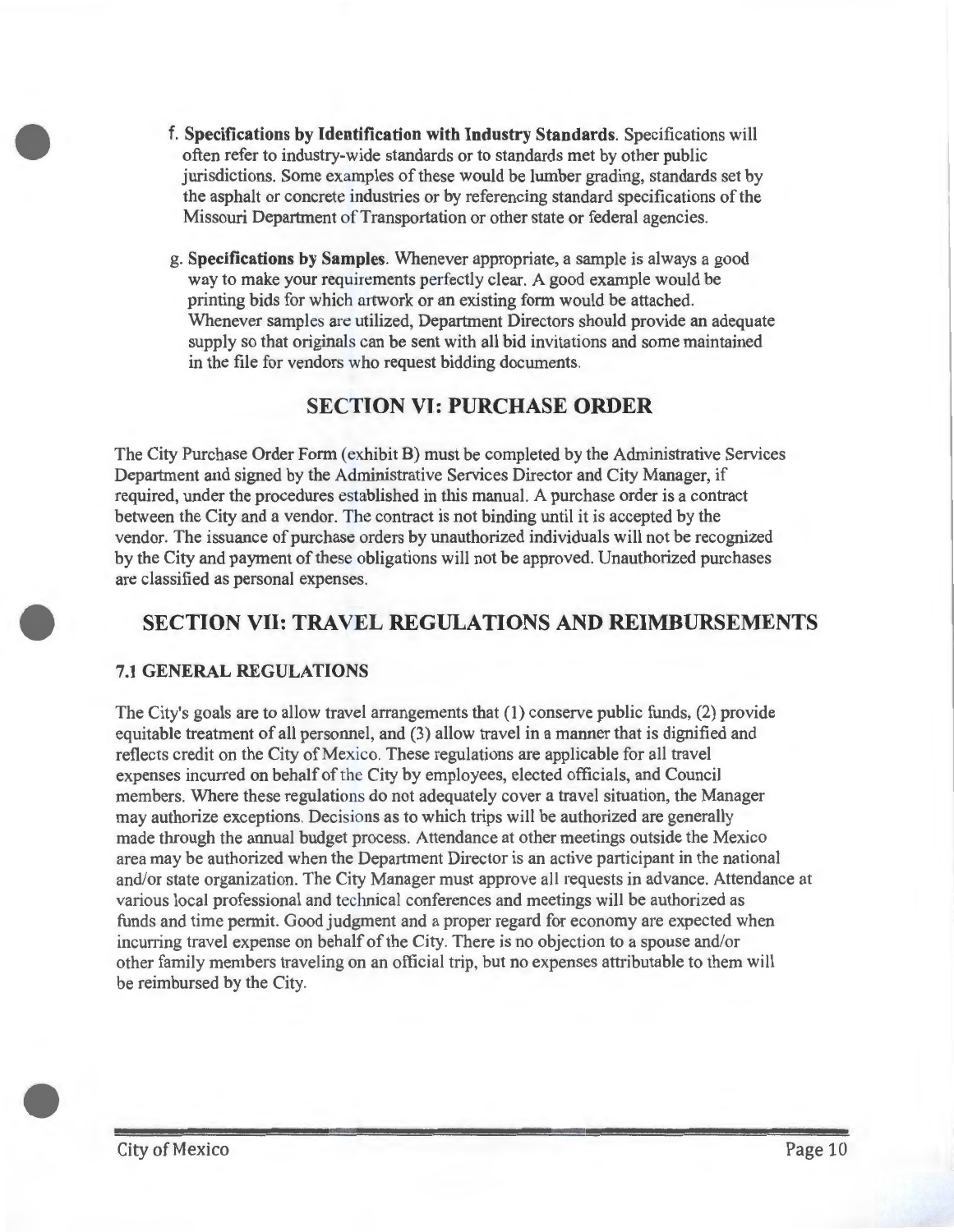## **7.2 TRAVEL ADVANCE**

A travel advance, in an amount not to exceed the budgeted amount for the trip, may be secured by use of the Travel Advance/Authorization Request Form (exhibit F). If the travel advance is for a conference or a training program, a descriptive brochure or announcement must accompany the request. This request must be submitted to the Administrative Services Department no later than two weeks prior to the date of the trip in order that it may be placed on the List of Council Claims for Council approval. Such advance will be in the form of a check.

## 7.3 **TRAVEL EXPENSE REPORT**

Within five (5) days after returning from a trip, an Expense Account Form (exhibit G) must be completed and forwarded to the Administrative Services Department along with any unused portion of the travel advance. Written receipts must be attached to the expense report. If actual expenses exceed the travel advance, the excess will be paid as soon as the expense report has been audited for compliance with these regulations. Failure to comply with this section could cause future denials of travel advances.

## **7.4 USE OF COMMERCIAL CARRIER**

Commercial carrier fares will be limited to "coach" or "economy" fares when such services are available. Travel to and from stations and airports may be by bus, taxi or private vehicles (for which mileage will be paid), whichever is least costly. When possible, travel arrangements should be made through a local travel agency and billed directly to the City. Receipts for transportation costs are required.

## 7.5 **USE OF PRIVATE VEHICLES**

Private vehicles may be used for travel on City business when authorized by the Department Director. Reimbursement will be limited to the lower of:

- a. City established rate per mile plus tolls, parking and garage charges, or
- b. The cost of air travel as provided above.

## 7.6 **TRAVELTIME EXCEEDING ONE DAY**

Employees should not drive to meetings and conferences when the travel time en route to the destination required more than one day. In such instances, no reimbursement will be made for any lodging, meals or other expenses incurred en route, unless prior approval is received from the Manager.

## 7.7 **VEHICLE RENTAL**

There may be an occasion when rental of a vehicle may be required (i .e. great distance between hotel and conference sites). Prior authorization must be given by the Manager. The actual cost will be reimbursed and written receipts will be required.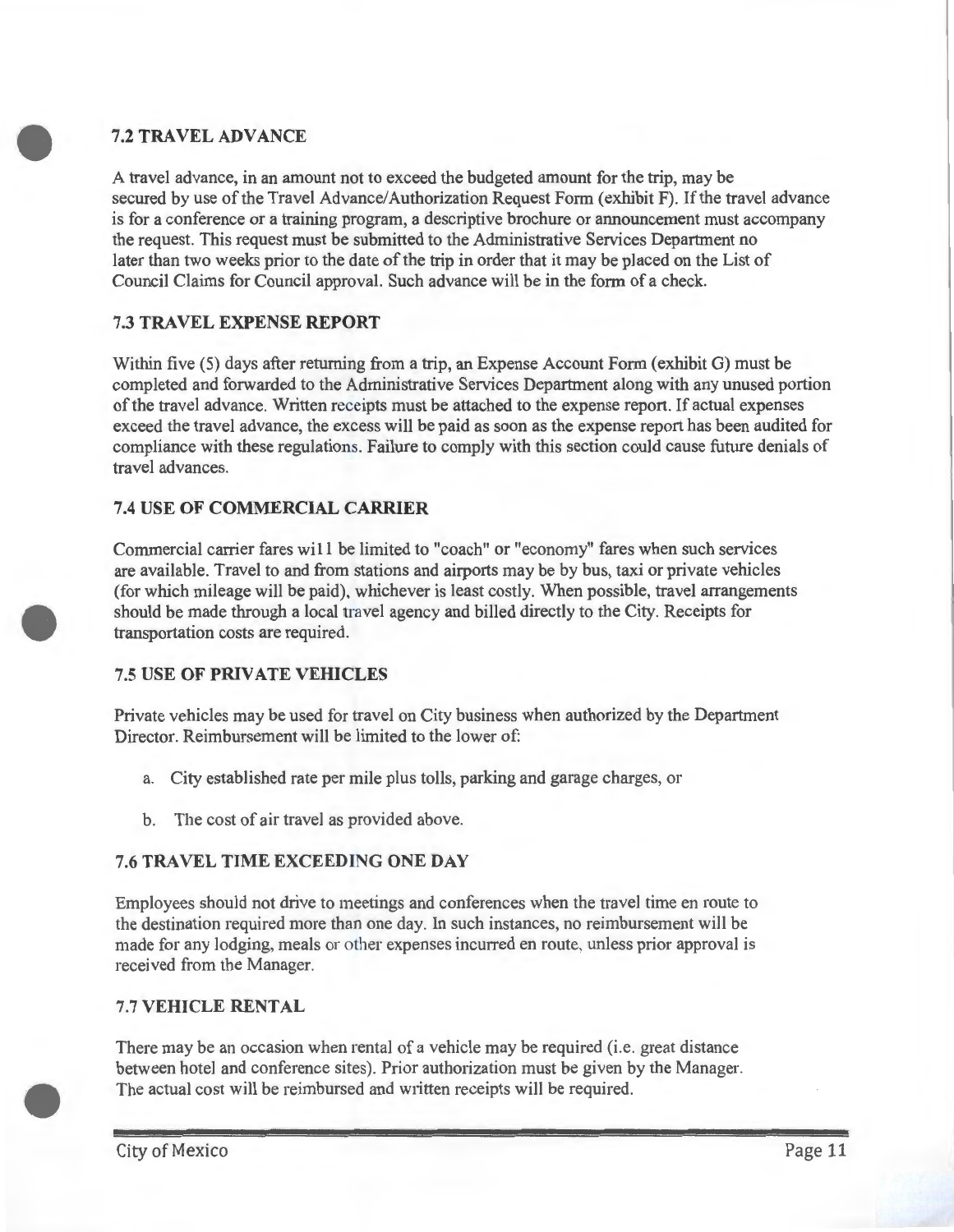## **7.8LODGING**

Hotel or motel reservations are expected to be made well in advance to ensure that lodging is secured at moderate rates. Written receipts for lodging are required. Reimbursement of lodging will be limited to the minimum number of nights required to conduct City business. If a conference, for example, opens on Sunday evening and closes Thursday noon, reimbursement for Sunday through Wednesday night would be allowed. If an employee or City official chooses to arrive earlier or stay later, the additional lodging and other expenses related to this decision are personal expenses and will not be reimbursed. There may be instances in which significant savings in travel expense may be achieved by taking advantage of discount fares requiring an additional night's stay. Prior authorization by the City Manager will be required to utilize this arrangement. No lodging expense will be reimbursed for meetings or conferences held in the Mexico area unless prior approval is obtained from the City Manager.

## 7.9 **MEALS AND MISCELLANEOUS EXPENSES**

For meetings and conferences held outside the Mexico area or at such a distance that overnight lodging is required and approved by the City Manager, employees and City officials will be reimbursed for meals, tips, taxi fare and other miscellaneous business-related expense incurred. Written receipts will be required for all expenditures except tips. The City Manager may approve non-receipted expenses upon receipt of acceptable written documentation that the expenditure was incurred and that a receipt could not be obtained or was subsequently misplaced. Expenses not ordinarily allowed under the provisions of these regulations may be authorized by the City Manager when justification exists.

## **7.10 REGISTRATION FEES**

Registration and tuition fees for pre-approved professional and technical meetings and conferences will be reimbursed if not prepaid by the City. Written receipts will be required.

# **SECTION VIII: DELIVERY AND PERFORMANCE**

A contract or purchase order that is complete in all respects and that is accepted by the parties concerned still must produce the intended results or objectives before it can be considered a successful or completed purchase. The terms and conditions must clearly define the delivery and performance requirements of the services, supplies, or equipment. The importance of the delivery schedule should be emphasized to the vendor. Delivery requirements must be clearly written and fully understood by all contract participants. If several items are required by the contract, there may be a different delivery schedule for each item. The delivery schedule will normally be shown in calendar days from a specific date or transaction, such as receipt of order by the vendor. It is also important that you clearly show the place for delivery and the receiving time schedule at the delivery points. If there are liquidated damages for failure to deliver or late delivery, call these tetms to the attention of the vendor and stress their importance.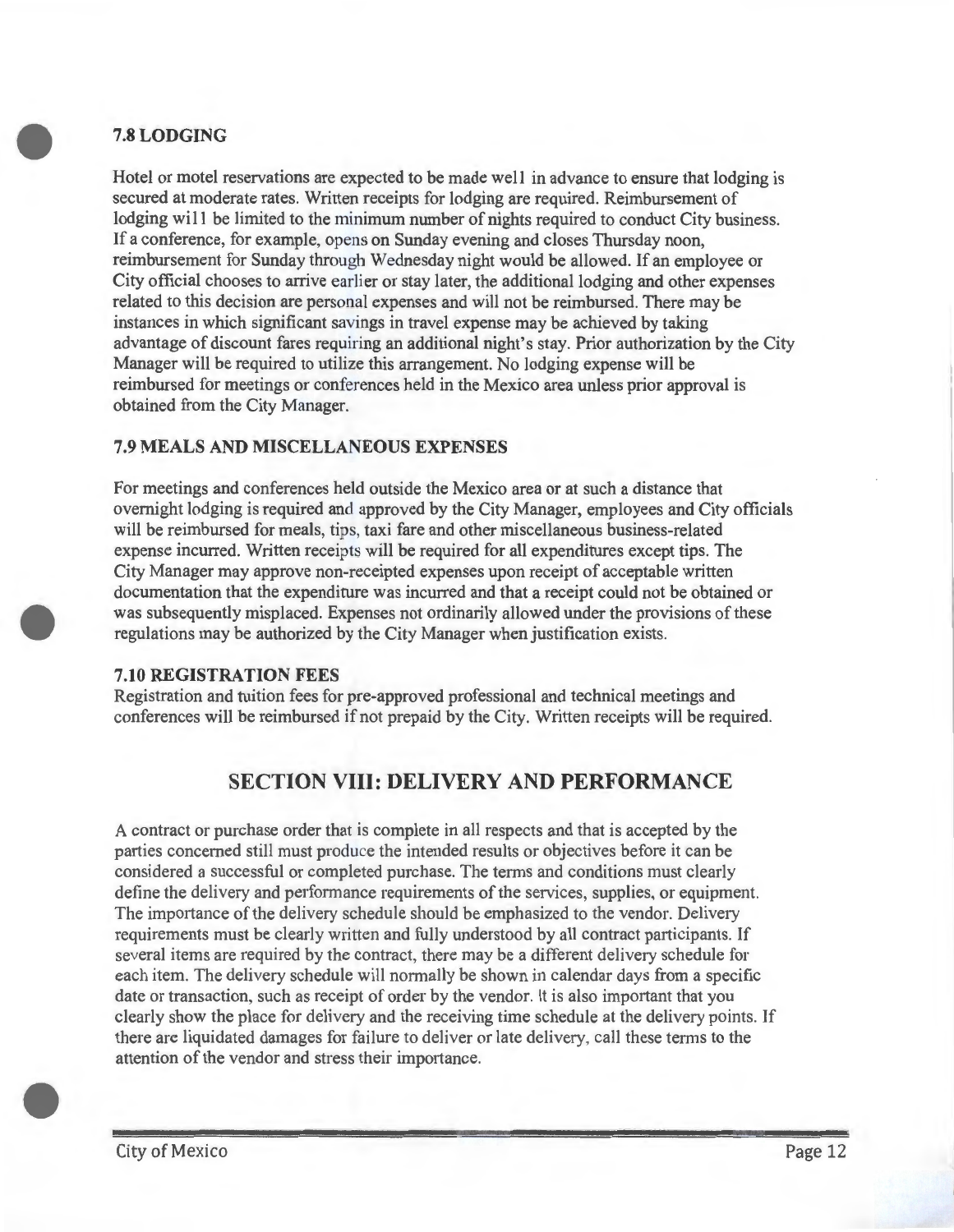#### All parties should know where the

material will be accepted-F.O.B. origin or destination. In determining delivery locations, you should analyze each specific location in respect to product, costs, timeliness, and other relative factors.

#### **8.1 FOLLOW-UP AND EXPEDITING**

Follow-up normally applies to the monitoring of the delivery schedules to assure compliance. Expediting, in the purest sense, involves an attempt to improve or to reduce the contractually stipulated delivery time for various reasons, and the vendor is not legally obligated to comply. The primary objectives of the follow-up are:

- a. To assure full compliance by the vendor.
- b. To develop documentation for future evaluation of the vendor's performance.

The early detection of possible delivery delays will provide the City with a greater opportunity for resolving the problem and for developing satisfactory alternatives. The initial follow-up action would be to reaffirm the delivery schedule and to establish proper liaison with the seller's representative. If delivery problems do develop, there are certain techniques that may be used to help solve them:

- a. Contact the salesman for assistance.
- b. Initiate collect phone calls (telegrams or letters may also be used).
- c. Visit the vendor's plant. This might help solve the problem and will assist in verifying any reasons for the delay.
- d. Cancel the contract for nonperformance.

## 8.2 **DELINQUENT DELIVERIES**

When follow-up efforts have failed, and the deliveries have become delinquent, one of two actions must be taken:

- a. Authorize additional time for delivery.
- b. Cancel and order from other sources.

In making the decision as to which of these actions should be taken, several factors must be considered:

- a. Needs and requirements of the City.
- b. Agreements with the vendors.

l

I

I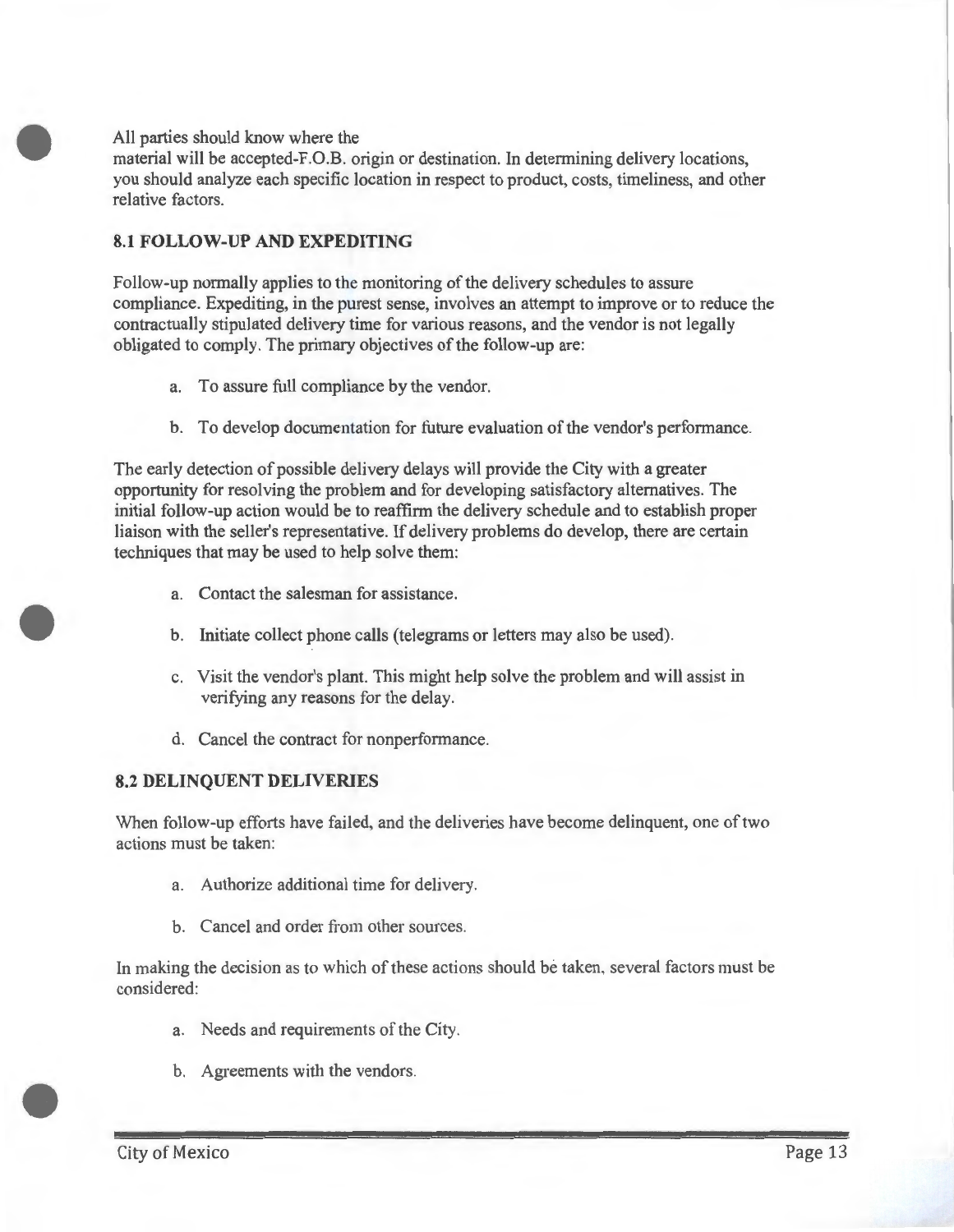- c. Availability of the items from other sources.
- d. The time it would take for delivery if reordered from another source.

## 8.3 **PARTIAL DELIVERIES**

Some Purchase Orders may list several items. In this event, it may be possible for the vendor to complete timely delivery on some of the items, which would be referred to as "partial deliveries" on the complete bid. If these items can be used separately, partial payments can be authorized. However, if the separate items are part of a system, then partial deliveries would be of little value to the City. In this case, partial payments should not be authorized.

## **8.4 SUBSTITUTION**

To meet the contractual delivery schedule, it may be appropriate in some situations to consider substitute items. The specifications should cover this eventuality and would govern the legality of the transition. However, substitutions may be necessary, regardless of the specifications, if it is absolutely necessary for the City to have the material by a specified date. Other reasons for substitution may be design changes, raw material shortages, and health and safety priorities. Whenever substitutions are necessary, due to shortcomings of the vendor, it is the responsibility of the purchaser to seek and obtain an adjustment for lower prices on the substituted items. This action will serve to meet the legal requirements of the contract and to discourage future substitutions by the same vendor. In addition, this action will serve notice on the other bidders that no favoritism was shown and that compliance with specifications is expected from all vendors.

## **8.5 NONPERFORMANCE**

Should the vendor fail to meet any requirement of the specifications, the vendor can be cited for nonperformance. The seriousness of nonperformance must be evaluated based on the circumstances surrounding each violation. However, there should always be some recourse to the City when a vendor fails to perform in accordance with the terms and conditions. These recourses include:

- a. The City may exercise its rights under a liquidated damages clause or under the terms of a performance bond.
- b. The City may obtain the needed items from another source and charge the delinquent vendor the excess difference in cost. (But obtaining the delinquent items from another source is not always an acceptable solution, since additional delivery time may be required. A revised delivery schedule with the vendor may be the best remedy).
- c. The City may terminate the contract for default if it is in the best interest of the City, provided that the items can be obtained under more favorable conditions from other sources.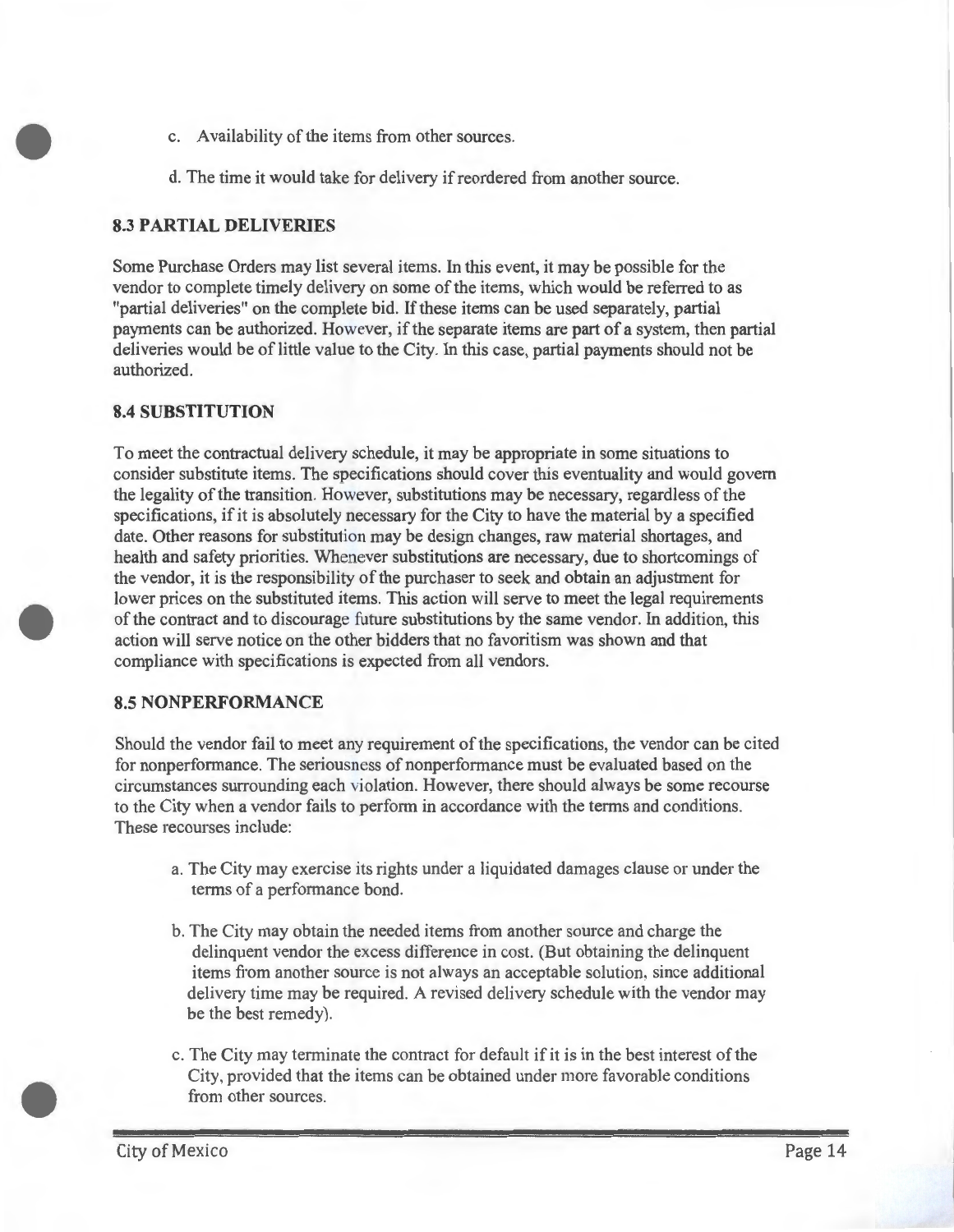# **SECTION IX: INSPECTION AND TESTING**

Human lives as well as the success of expensive projects may depend upon how well the purchased items meet the design and performance specifications included in this bid package. Goods and materials should be checked at the time of receipt to detect any damage or defects. The inspection also includes assuring that the material is in compliance with the specifications. A variety of tests may be conducted as a necessity for determining if the merchandise meets specifications. Certain forms of inspection and testing will only be conducted on a percentage of the items, as the procedure followed may make the items unusable. Inspecting or testing every item received is neither economical nor practical. All requirements for inspection and testing must be clearly stated in the specifications. Both inspection and testing are costly, but the benefits far outweigh the expense when defects can be detected before they cause loss of life, injury or equipment failure. Inspection, testing, and acceptance are conclusive, except for latent defects or fraud.

## **9.1 REPORTS, REJECTION, AND RETURN AUTHORIZATION**

Whenever an inspection is performed, all reports to properly support claims or actions must be thoroughly documented. Sufficient times should be scheduled to allow for an inspection immediately upon arrival of the goods, taking into consideration required tests as necessary. Goods should be inspected for damage, quantity, quality, price and for all other requirements listed in the specifications. A copy of the inspection report will normally be used to substantiate payment for the goods and verification of receipt. In the event of rejection, for whatever purpose, certain steps must be taken to infoml and to protect the rights of the vendor as well as of the City. Reasons for rejection must be listed and these reasons should reference specific requirements of the contract.

## **9.2 DAMAGE DURING SHIPMENT**

One of the major reasons for inspection at the time of receipt is to detect any visible damage. It is important that all damage be completely described on the receiving report. Any evidence of concealed damage should also be noted at this time. This notation is necessary to support the filing of damage claims against the carrier. The carrier should be notified immediately, and a joint inspection should be scheduled with the carrier's representative. When it is apparent that the extent of the damage causes the goods to be worthless, they should not be accepted. If the shipment is "F.O.B. destination" , the vendor is responsible for assisting with the settlement of the claim and for full replacement of the damaged items. Payment will be withheld until the claims are settled.

## 9.3 **LATENT DEFECTS**

Latent defects may be the result of damages in transit or of failure of the manufacturer to conform to specifications. Consequently, it is sometimes very difficult to fix responsibility for the defective material. If the carrier is suspected to be the one at fault, then the carrier's representative should be invited to come in for a joint inspection. Subsequently, a claim describing the situation should be filed with the representative carrier. A similar procedure

City of Mexico Page 15